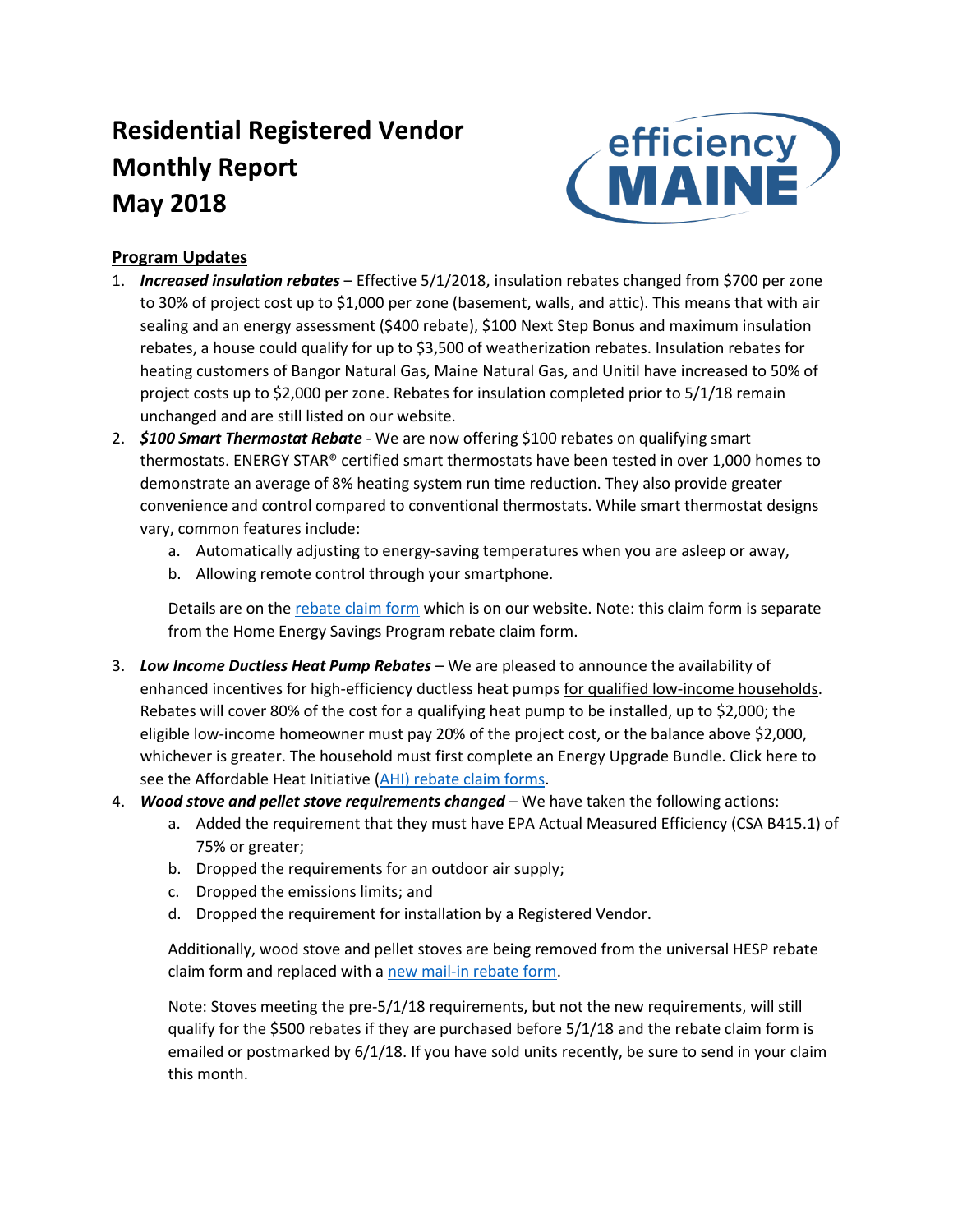- 5. *Simplified boiler/furnace requirements* Pipe insulation, duct sealing and duct insulation, while smart ideas, are no longer required for rebates. [Click here](https://www.efficiencymaine.com/at-home/boilers-and-furnaces/) for more details.
- 6. *Geothermal model eligibility* ENERGY STAR®, not ENERGY STAR® Most Efficient, is the [new model](https://www.efficiencymaine.com/at-home/geothermal/)  [eligibility criteria.](https://www.efficiencymaine.com/at-home/geothermal/)
- 7. *Ducted and hydronic heat pumps are no longer eligible for rebates*. These units are the central, unitary, air-to-air and air-to-water systems. Geothermal and ductless heat pump rebates remain unchanged.
- 8. *Home Energy Loans are progressing smoothly*. Loan processing continues to flow smoothly. Customers can apply on-line 24 hours/7 days a week or via our Call Center (866-376-2463) Monday through Friday 8:00 a.m. to 5:00 p.m.

#### **Sales Tool of the Month**

- 1. *Updated HESP Brochure* We've updated our Home Energy Savings Program Brochure, which now shows rebates for:
	- a. Insulation and Air Sealing up to \$3,500
	- b. Ductless Heat Pumps up to \$750
	- c. Boilers and Furnaces \$500
	- d. Pellet and Wood Stoves \$500
	- e. Geothermal Systems up to \$3,000
	- f. Biomass Boilers and Furnaces up to \$3,000.
	- g. It also covers our Home Energy Loans.

Call us at 866-376-2463 for free copies or download them [here.](https://www.efficiencymaine.com/docs/EM-HESP-Brochure.pdf)

| Year:                                     | 2017       | 2017           | 2017 | 2017           | 2017 | 2017           | 2017       | 2017           | 2018 | 2018 | 2018           | 2018     |
|-------------------------------------------|------------|----------------|------|----------------|------|----------------|------------|----------------|------|------|----------------|----------|
| <b>HESP Rebate Type</b>                   | <b>May</b> | Jun            | Jul  | Aug            | Sep  | Oct            | <b>Nov</b> | <b>Dec</b>     | Jan  | Feb  | Mar            | Apr      |
| Ductless Heat Pump                        | 412        | 454            | 496  | 650            | 476  | 487            | 531        | 417            | 290  | 330  | 229            | 258      |
| <b>Boiler</b>                             | 66         | 75             | 43   | 62             | 70   | 77             | 89         | 70             | 71   | 118  | 66             | 68       |
| Air Sealing                               | 111        | 36             | 64   | 80             | 54   | 68             | 120        | 79             | 99   | 154  | 99             | 85       |
| <b>Attic Insulation</b>                   | 76         | 23             | 47   | 50             | 32   | 53             | 83         | 53             | 69   | 98   | 67             | 54       |
| <b>Basement Insulation</b>                | 48         | 8              | 20   | 24             | 23   | 29             | 48         | 29             | 35   | 62   | 34             | 40       |
| Furnace                                   | 10         | 6              | 13   | 13             | 8    | 23             | 18         | 23             | 38   | 26   | 15             | 22       |
| Wall Insulation                           | 21         | 10             | 12   | 15             | 5    | 15             | 26         | 16             | 14   | 23   | 20             | 12       |
| Pellet Boiler                             | 5          | 4              | 1    | 1              | 3    | 13             | 14         | 5.             | 2    | 7    | $\mathfrak{p}$ | 3        |
| <b>Pellet Stove</b>                       | 8          | $\overline{2}$ | 1    | $\overline{2}$ | 3    | 5              | 8          | 5              | 7    | 18   | 7              | 6        |
| Wood Stove                                | 4          | 0              | 0    | 0              | 0    | $\overline{2}$ | 1          | $\overline{2}$ | 1    | 2    | 0              | 2        |
| Geothermal HP                             | 3          | $\mathfrak{p}$ | 1    | $\mathfrak{p}$ | 0    | 0              | 5          | 1              | 4    | 1    | 1              | $\Omega$ |
| <b>Total Measures</b><br><b>Installed</b> | 764        | 620            | 698  | 899            | 674  | 772            | 943        | 700            | 630  | 839  | 540            | 550      |

#### **Home Energy Savings Program**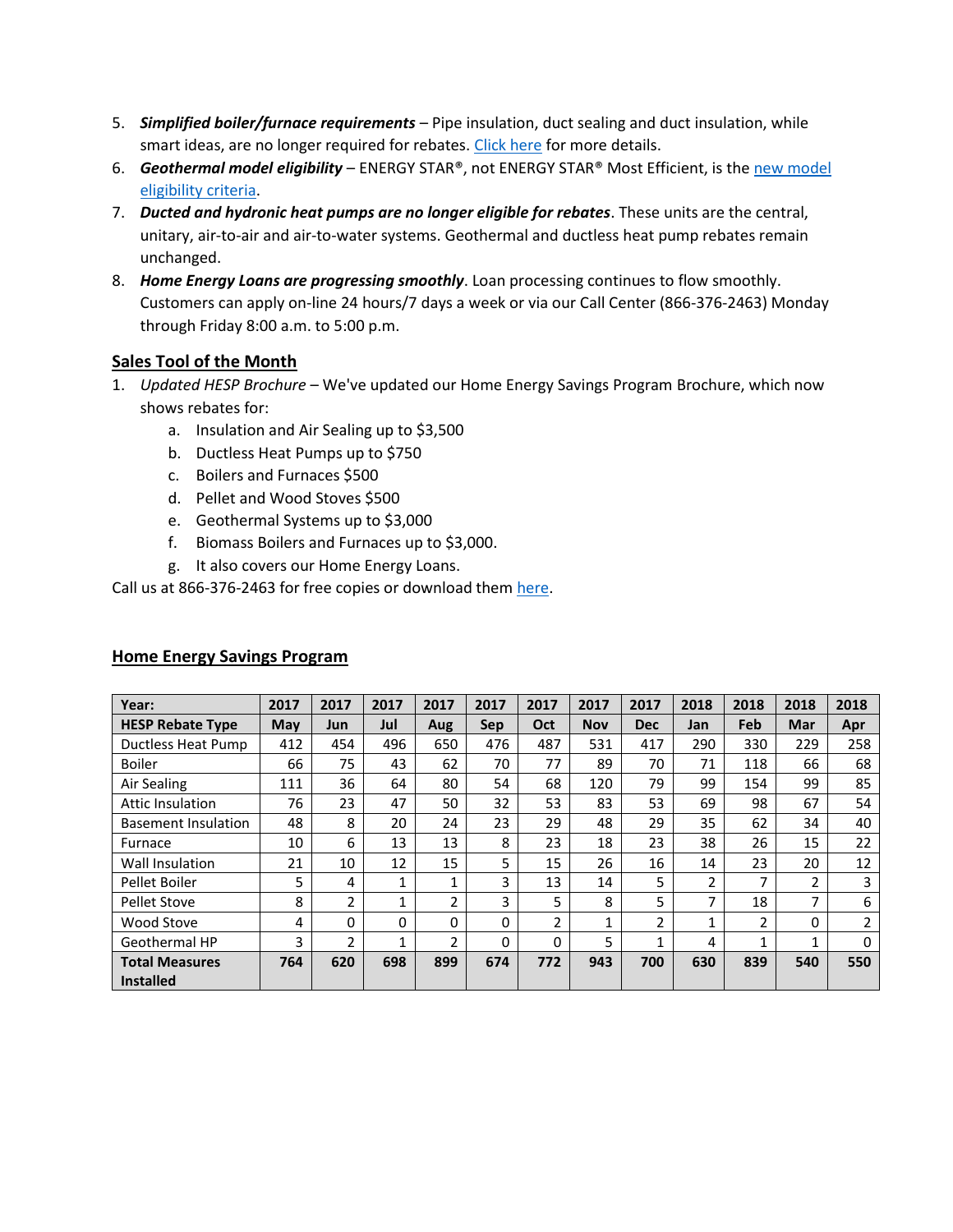

#### Year-Over-Year Comparison (July 1 – April 30; EXCLUDED 2nd zone mini-split and whole house heat pumps)

| #              | <b>HESP Rebate Type</b>         | <b>FY15</b> | <b>FY16</b> | <b>FY17</b> | <b>FY18</b> |
|----------------|---------------------------------|-------------|-------------|-------------|-------------|
| 1              | <b>Ductless Heat Pump</b>       | 5,075       | 4,141       | 3,916       | 4,165       |
| $\overline{2}$ | Air Sealing                     | 1,738       | 1,471       | 1,141       | 902         |
| 3              | <b>Boiler</b>                   | 756         | 667         | 762         | 738         |
| 4              | <b>Attic Insulation</b>         | 796         | 936         | 772         | 606         |
| 5              | <b>Basement Insulation</b>      | 622         | 521         | 440         | 344         |
| 6              | Furnace                         | 178         | 161         | 173         | 196         |
| 7              | Wall Insulation                 | 159         | 218         | 219         | 157         |
| 8              | Pellet Boiler                   | 254         | 67          | 77          | 51          |
| 9              | <b>Pellet Stove</b>             | 77          | 169         | 100         | 61          |
| 10             | Geothermal HP                   | 76          | 57          | 74          | 15          |
| 11             | <b>Wood Stove</b>               | 11          | 49          | 46          | 11          |
|                | <b>Total Measures Installed</b> | 9.742       | 8,457       | 7,720       | 7.246       |

## **Affordable Heat Initiative (AHI)**

| Year:                     | 2017 | 2017     | 2017 | 2017 | 2017 | 2017           | 2017        | 2017                 | 2018 | 2018 | 2018                     | 2018 |
|---------------------------|------|----------|------|------|------|----------------|-------------|----------------------|------|------|--------------------------|------|
| <b>AHI Rebate Type</b>    | May  | Jun      | Jul  | Aug  | Sep  | Oct            | <b>Nov</b>  | <b>Dec</b>           | Jan  | Feb  | Mar                      | Apr  |
| Upgrade Bundle            | 84   | 74       | 111  | 236  | 121  | 40             | 52          | 30                   | 34   | 30   | 33                       | 44   |
| <b>Attic Insulation</b>   | 17   | 2        | 11   | 11   | 5    | 2              | 5           | ำ                    | 4    | ⇁    | $\overline{\phantom{a}}$ | 5    |
| Wall Insulation           | 2    | 0        | 2    | 4    | 5    | 0              | $\mathbf 0$ | $\blacktriangleleft$ | 0    |      | 2                        |      |
| <b>Basement</b>           | 8    | $\Omega$ | 2    | 5    | 4    | 3              | 1           | ⇁                    | 2    | 6    | 3                        | 1    |
| <b>Insulation</b>         |      |          |      |      |      |                |             |                      |      |      |                          |      |
| Ductless Heat             | 52   | 66       | 66   | 203  | 124  | $\overline{2}$ | 0           | 0                    | 0    | 0    | 0                        | 5    |
| Pumps                     |      |          |      |      |      |                |             |                      |      |      |                          |      |
| <b>Total AHI Activity</b> | 163  | 142      | 192  | 459  | 259  | 47             | 58          | 40                   | 40   | 44   | 45                       | 56   |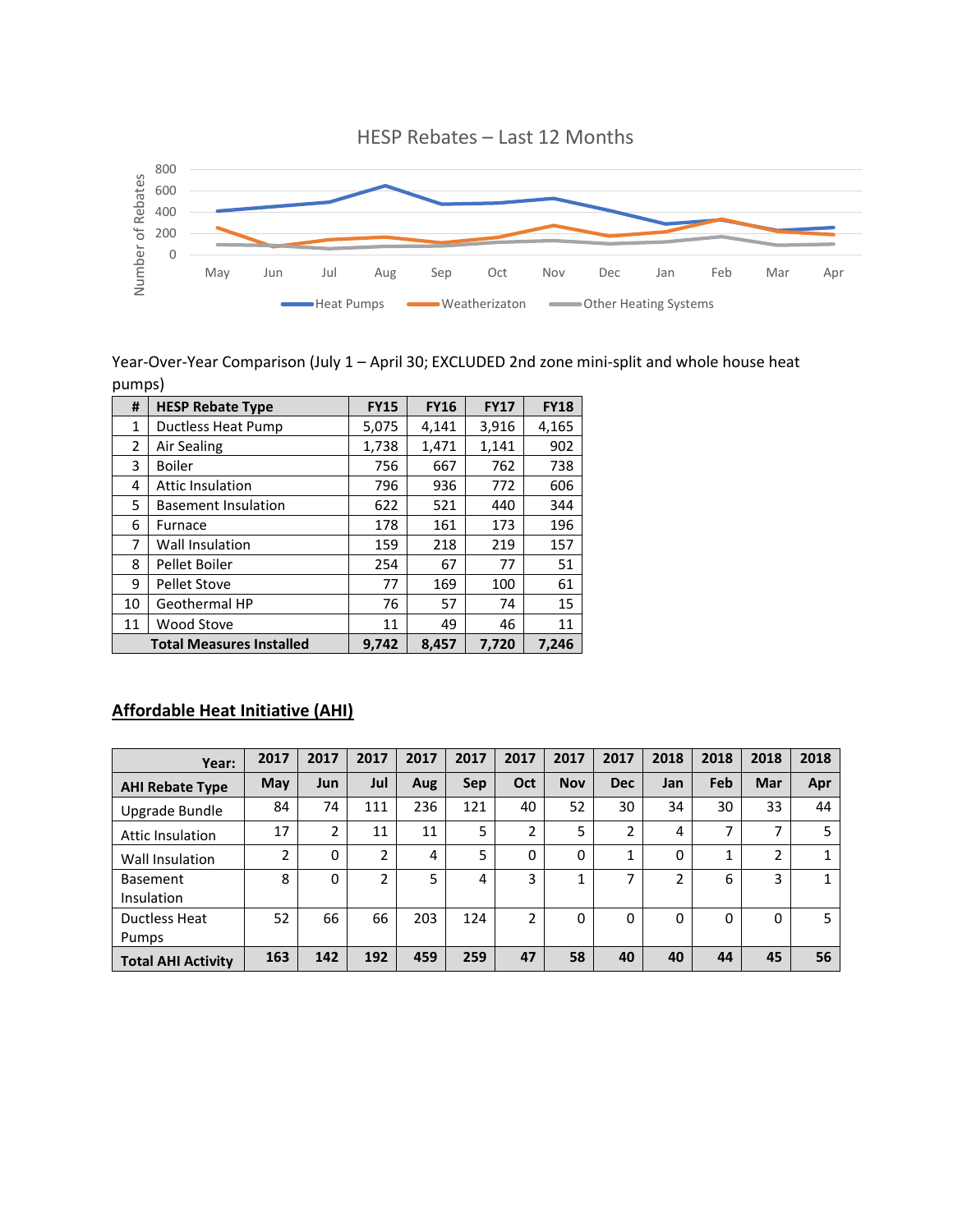

# **Home Energy Loans**



## **Marketing Activities**